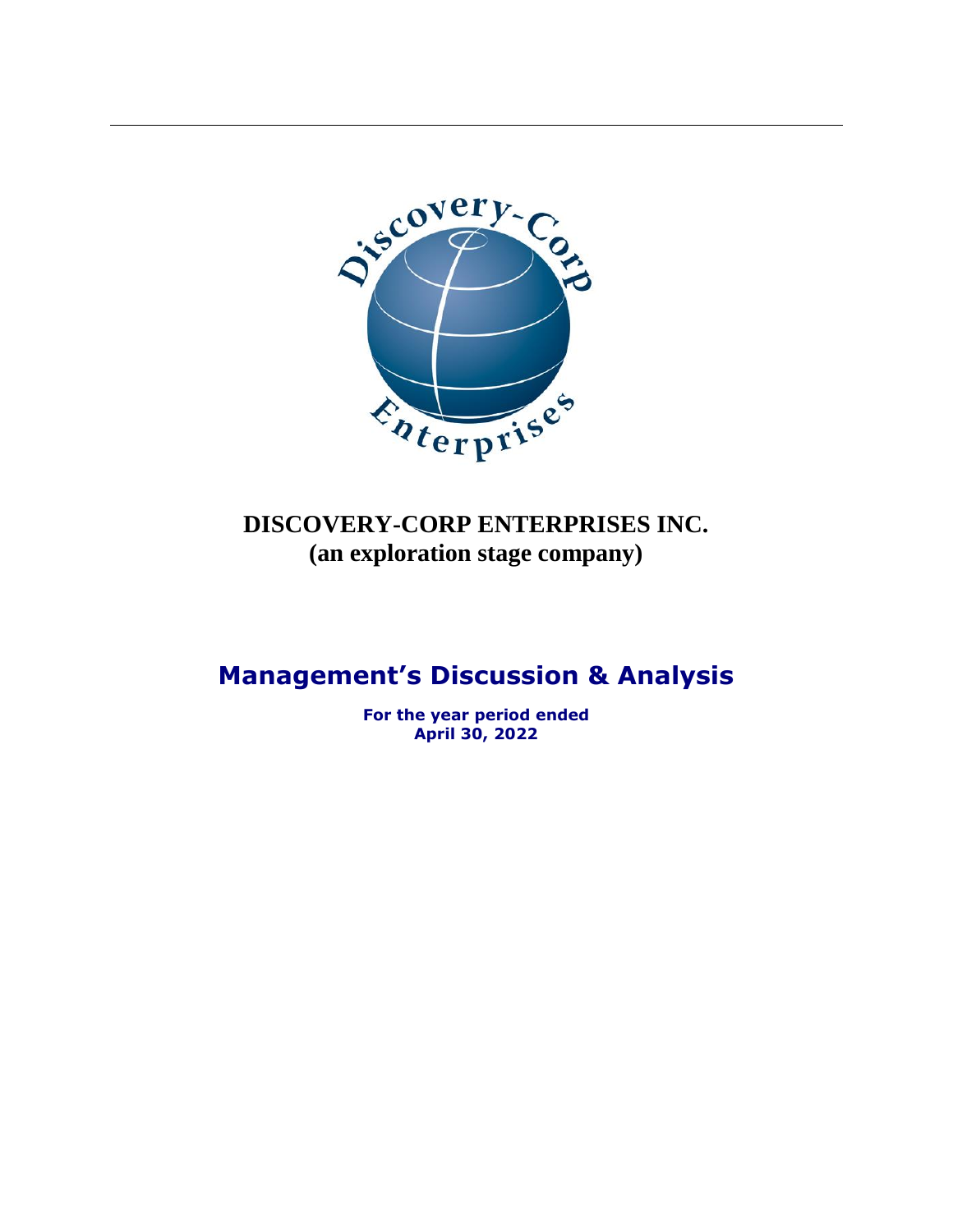| i <sup>6</sup><br><b>Stated in</b><br><b>Management's</b><br><b>Canadian dollars</b><br><b>Discussion</b><br>& Analysis<br>For the period ended<br>April 30, 2022 |
|-------------------------------------------------------------------------------------------------------------------------------------------------------------------|
|-------------------------------------------------------------------------------------------------------------------------------------------------------------------|

The following discussion and analysis of the operations, results, and financial position of the Company for the period ended April 30, 2022 should be read in conjunction with the July 31, 2021 Audited Consolidated Financial Statements and the related Notes. The effective date of this report is June 14, 2022. All amounts are expressed in Canadian dollars unless otherwise noted.

# *OVERVIEW*

Discovery-Corp Enterprises Inc. (the "Company") was incorporated under the laws of British Columbia on May 6, 1986, and maintains its head office at 125A – 1030 Denman Street, Vancouver, British Columbia, Canada, V6B 5A1. The Company's registered and records office is at 700 - 401 West Georgia Street, Vancouver, British Columbia, Canada, V6B 5A1.

The Company is an exploration stage company engaged in the exploration for base and precious metals. The Company holds an undivided 50% interest in the mineral rights associated with Rock Creek Ranch located in Humboldt County, Nevada, USA. The Company's Galaxy property is located in the Kamloops Mining Division in southern British Columbia, Canada. The property is comprised of two Crown granted mineral claims and seven two-post legacy mineral claims that cover an area of approximately 90 hectares. The legacy claims are 100% owned by Discovery-Corp Enterprises Inc. The Company's shares trade on the TSX Venture Exchange under the trading symbol DCY.

# *FORWARD LOOKING STATEMENTS*

The Management's Discussion and Analysis is based on a review of the Company's operations, financial position and plans for the future based on facts and circumstances as of April 30, 2022. Except for historical information or statements of fact relating to the Company, certain information contained herein constitutes forward looking statements. Forward looking statements are based on the opinions, plans and estimates of management at the date the statements are made and are subject to a variety of risks, uncertainties and other factors that could cause the actual results to differ materially from those projected by such statements. The primary risk factors affecting the Company are discussed further under the heading "Risk Factors" below. The Company undertakes no obligation to update forwarding looking statements if circumstances or management's estimates, plans or opinions should change. The reader is cautioned not to place undue reliance on forwarding looking statements.

# *SELECTED ANNUAL INFORMATION*

The following are highlights of financial data on the Company for the most recently completed three financial years:

|                          | July 31, 2021 (\$) | July 31, 2020 (\$) | July 31, 2019 (\$) |
|--------------------------|--------------------|--------------------|--------------------|
| Net loss                 | (127, 175)         | (186,857)          | (129, 738)         |
| Total comprehensive loss | (127, 175)         | (186,857)          | (161, 247)         |
| Loss per share           | (0.01)             | (0.02)             | (0.02)             |
| ∥ Total assets           | 95,320             | 221,094            | 69,101             |
| <b>Total liabilities</b> | 12,082             | 10,681             | 12,240             |
| Working capital          | 54,322             | 181.497            | 27,945             |

#### Expressed in Canadian \$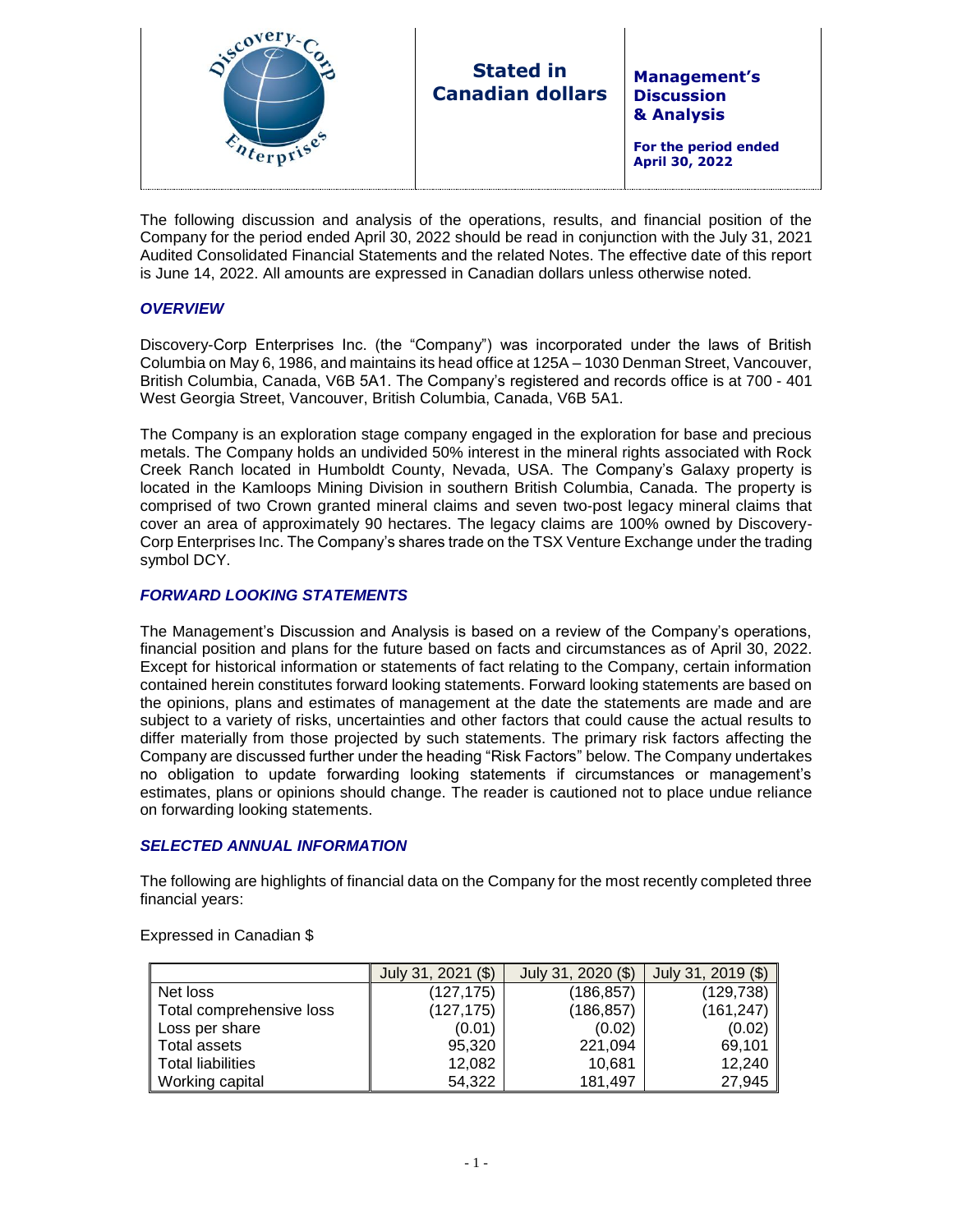| <b>Stated in</b><br><b>Management's</b><br><b>Canadian dollars</b><br><b>Discussion</b><br>& Analysis<br>For the period ended<br><b>April 30, 2022</b> |
|--------------------------------------------------------------------------------------------------------------------------------------------------------|
|--------------------------------------------------------------------------------------------------------------------------------------------------------|

# *OVERALL PERFORMANCE FOR THE YEAR PERIOD ENDED APRIL 30, 2022*

Management will continue investigating new exploration opportunities identified as having favorable potential to enhance the Company's resource property interests or other business opportunities. Discovery-Corp's 43-101 Technical Report on its Galaxy Project is available for viewing on SEDAR and the Company's website [www.discovery-corp.com.](http://www.discovery-corp.com/) The technical information was approved by Christopher Naas, P. Geo, a qualified person as defined by NI 43- 101 and is not independent of Discovery-Corp.

# *SUMMARY OF QUARTERLY RESULTS*

|                |           | 2022      | 2021      |            |           |           | 2020      |          |  |
|----------------|-----------|-----------|-----------|------------|-----------|-----------|-----------|----------|--|
| Quarter Ended  | Apr. 30   | Jan. 31   | Oct. 31   | Jul. 31 Q4 | Apr. 30   | Jan. 31   | Oct. 31   | Jul. 31  |  |
|                | Q3(\$)    | $Q2($ \$) | $Q1($ \$) | (\$)       | $Q3($ \$) | $Q2($ \$) | $Q1($ \$) | Q4(\$)   |  |
| Loss Before    |           |           |           |            |           |           |           |          |  |
| Other Items    | (33,608)  | (18, 299) | (46, 691) | (35,944)   | (25,668)  | (30, 590) | (35, 014) | (48,761) |  |
| Net Loss       | (33,608)  | (18, 287) | (46,671)  | (35, 944)  | (25,668)  | (30,569)  | (34, 994) | (48,752) |  |
| Comprehensive  | (33, 608) | (18, 287) | (46, 671) | (35, 944)  | (25,668)  | (30, 569) | (34, 994) | (48,752) |  |
| loss           |           |           |           |            |           |           |           |          |  |
| Loss Per Share | (0.002)   | (0.001)   | (0.004)   | (0.003)    | (0.002)   | (0.003)   | (0.003)   | (0.005)  |  |

# *OPERATION RESULTS FOR THE 2 nd QUARTER ENDED APRIL 30, 2022 COMPARED TO 2 nd QUARTER ENDED APRIL 30, 2021*

*The review of results should be read in conjunction with the Audited Consolidated Financial Statements of the Company for the fiscal years ended July 31, 2021 and 2020.*

The comprehensive loss for the period ended April 30, 2022 was \$33,608 or \$(0.002) per share compared to a comprehensive loss of \$25,668 for the period ended April 30, 2021 or \$(0.002) per share. There was no share-based payment expense. Administration expenses for the period ending April 30, 2022 were \$16,264 compared to \$11,350 in 2021. Administration expenses for the period ending April 30, 2022 were higher by \$4,914. Professional Fees increasing from \$700 to \$2,395 and administration increasing from \$2,050 to \$4,100 accounting for most of the increase. Investor relations and travel remain constant at under \$1,000 for the period. The administration expenses for the Company expressed in Canadian dollars are broken down as follows:

|                                         | Three Month    | Nine Month     |   | Three Month    |   | Nine Month     |
|-----------------------------------------|----------------|----------------|---|----------------|---|----------------|
|                                         | Period ended   | Period ended   |   | Period ended   |   | Period ended   |
|                                         | April 30, 2022 | April 30, 2022 |   | April 30, 2021 |   | April 30, 2021 |
| Consulting fees administration (Note 9) | 4,100          | 36,000         |   | 2,050          |   | 25,200         |
| Professional fees                       | 2,395          | 9,355          |   | 700            |   | 5,405          |
| Travel                                  |                |                |   |                |   |                |
| Listing, filing and transfer agent fees | 8,046          | 17,336         |   | 7.621          |   | 14,491         |
| Office                                  | 1,653          | 5,191          |   | 908            |   | 5,867          |
| Shareholder and investor relations      |                | 136            |   |                |   | 116            |
| Bank charges and interest               | 70             | 281            |   | 71             |   | 275            |
|                                         | 16,264         | \$<br>68,299   | S | 11.350         | S | 51,354         |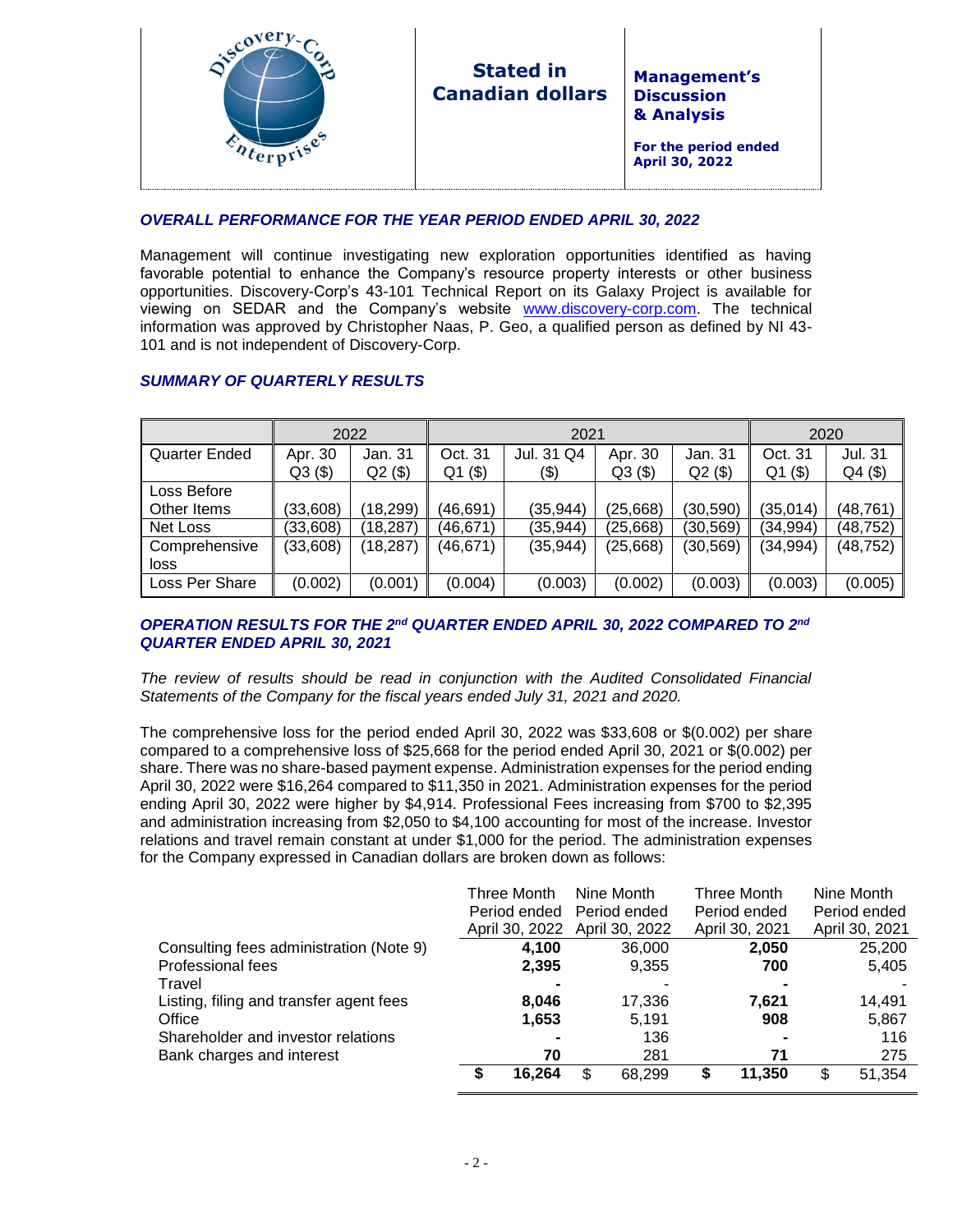| <b>Stated in</b><br><b>Canadian dollars</b> | <b>Management's</b><br><b>Discussion</b><br>& Analysis<br>For the period ended<br>April 30, 2022 |
|---------------------------------------------|--------------------------------------------------------------------------------------------------|
|                                             |                                                                                                  |

## *RESOURCE PROPERTIES*

|                                           | April 30, 2022 | July 31, 2021 |  |
|-------------------------------------------|----------------|---------------|--|
| Galaxy Property, British Columbia, Canada | \$20.916       | \$20.916      |  |

# **Galaxy Property, British Columbia, Canada**

The Company holds an undivided 100% interest in seven mineral claims and two Crown-granted mineral claims in the Kamloops Mining Division of British Columbia, Canada, known as the Galaxy Property. With field exploration work performed the claims are in good standing and the Crown Grants are renewed annually.

# **Rock Creek, Nevada, USA**

The Company holds a 50% interest in the Rock Creek property. The Company has written off the property for accounting purposes, but retains its interest for viable projects in the future as the private mineral rights have no annual fees.

## *Exploration Expenditures*

The exploration expenses for the Company are broken down as follows:

|                                                                | Three Month<br>Period ended<br>April 30, 2022 | Nine Month | Period ended<br>April 30, 2022 | 2021 | <b>Three Month</b><br>Period ended<br>April 30, | Nine Month<br>Period ended<br>April 30, 2021 |
|----------------------------------------------------------------|-----------------------------------------------|------------|--------------------------------|------|-------------------------------------------------|----------------------------------------------|
| Government fees                                                | \$<br>247                                     | \$         | 747                            | S    | $247 \text{ }$ \$                               | 247                                          |
| <b>First Nations Consultation</b><br>Planning (Note 9)         | 15,000                                        |            | 30,000                         |      | 16,800                                          | 29,400                                       |
| Geochem Field Exploration and<br>exploration planning (Note 9) | 2,100                                         |            | 20,331                         |      | 13,300                                          | 26,300                                       |
| <b>British Columbia METC</b>                                   | $\blacksquare$                                |            | (20,776)                       |      | (16,029)                                        | (16, 029)                                    |
|                                                                | \$<br>17,347                                  | \$         | 30.302                         | S    | 14.318 \$                                       | 39,918                                       |

# *LIQUIDITY AND WORKING CAPITAL*

#### *Working Capital*

The Company's working capital as of April 30, 2022 is \$52,179. The working capital includes \$58,283 of cash and \$1,579 in receivables. The Company believes the working capital is sufficient to meet its on-going obligations and general operating expenses. However, the Company's ability to continue as a going concern is completely dependent upon the ability of the Company to obtain the necessary financing to meet its obligations and pay its liabilities arising from normal business operations when they come due. There can be no assurance that management's plans will be successful.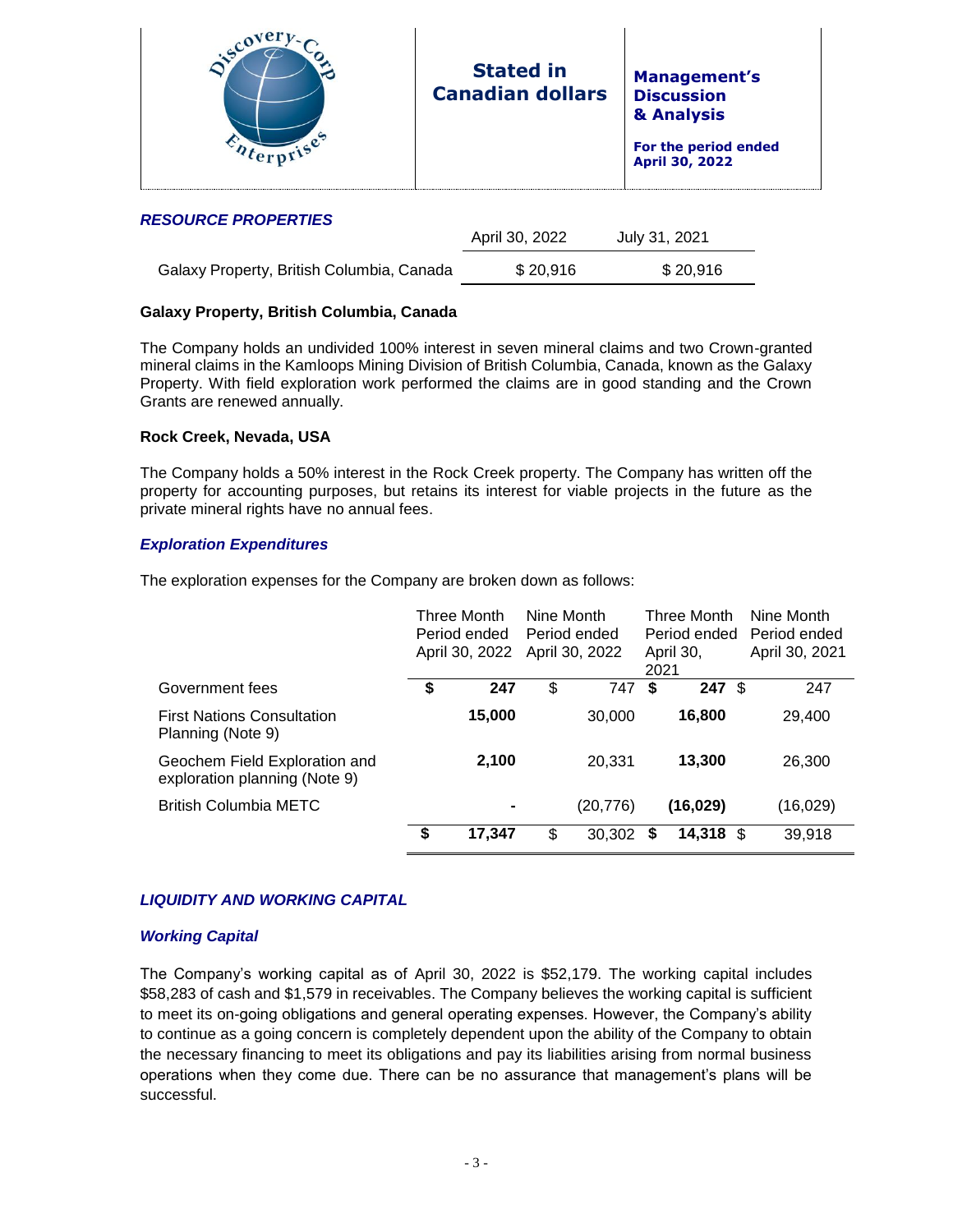

# **Stated in Canadian dollars**

**Management's Discussion & Analysis**

**For the period ended April 30, 2022**

#### *Cash flow*

Cash utilized in operations was \$60,021 for the three months ended April 30, 2022 compared to cash utilized in operations of \$17,602 for the three months ended April 30, 2021.The increased use of \$42,419 in cash during the period is attributed to the Company receiving METC of \$20,776 in the quarter ending January 31, 2022; whereas, last fiscal the METC was received in the third Quarter thereby contributing \$16,029 to cash in that three month period. The other significant use of cash was to decrease Accounts Payable by \$26,646 from \$34,329 for the three month period ending January 31, 2022 to \$7,683 for the three month period ending April 30, 2022. The \$20,776 METC when added to \$26,646 pay down of Accounts Payable is \$47,422.

At this time the Company has no operating revenues. Historically, the Company has raised funds through equity financing and the exercise of options and warrants to fund its operations. Financing through the issuance of common shares is affected by certain market conditions including the price of metals. The market price of metals is highly speculative and volatile. Instability in the market price may affect investor interest in mining stocks. If the metal prices substantially decline, this may adversely affect the Company's ability to raise sufficient capital to fund operations including exploration.

During the year ended July 31, 2021:

(i) On October 14, 2021, the Company closed a non-brokered private placement of 1,250,000 units at a price of \$0.08 per unit for total gross proceeds of \$100,000. Each unit consists of one common share and one share purchase warrant of the Company. Each warrant will entitle the holder to purchase an additional share in the capital of the Company at an exercise price of \$0.10 until October 12, 2024. Three directors participated in the private placement for an aggregate number of 312,500 units subscribed representing 25% of the total private placement subscribed. No finder's fees were paid. Total share issuance costs of \$3,577 were incurred yielding net proceeds of \$96,423. All of the units are subject to a four month hold period ending February 15, 2022.

During the year ended July 31, 2020:

(ii) On January 20, 2020, the Company closed a non-brokered private placement of 3,500,000 units at a price of \$0.10 per unit for total gross proceeds of \$350,000, of the total proceeds \$35,000 was allocated to warrants. Each unit consists of one common share and one share purchase warrant of the Company. Each warrant will entitle the holder to purchase an additional share in the capital of the Company at an exercise price of \$0.15 until January 20, 2023. No finder's fees were paid. Total share issuance costs of \$9,591 were incurred yielding net proceeds of \$340,409.

#### *SIGNIFICANT ACCOUNTING ESTIMATES AND JUDGEMENTS*

The preparation of this Management's Discussion and Analysis and the consolidated financial statements requires management to make estimates and assumptions that affect the reported amounts of assets and liabilities at the date of the consolidated financial statements and reported amounts of expenses during the reporting period. Actual outcomes could differ from these estimates, which, by their nature, are uncertain. The impacts of such estimates are pervasive throughout the consolidated financial statements and may require accounting adjustments based on future occurrences. Revisions to accounting estimates are recognized in the period in which the estimate is revised and may affect both the period of revision and future periods. Significant assumptions about the future and other sources of estimation uncertainty that management has made that could result in a material adjustment to the carrying amounts of assets and liabilities in the event that actual results differ from assumptions made, relate to, but not limited to, the following: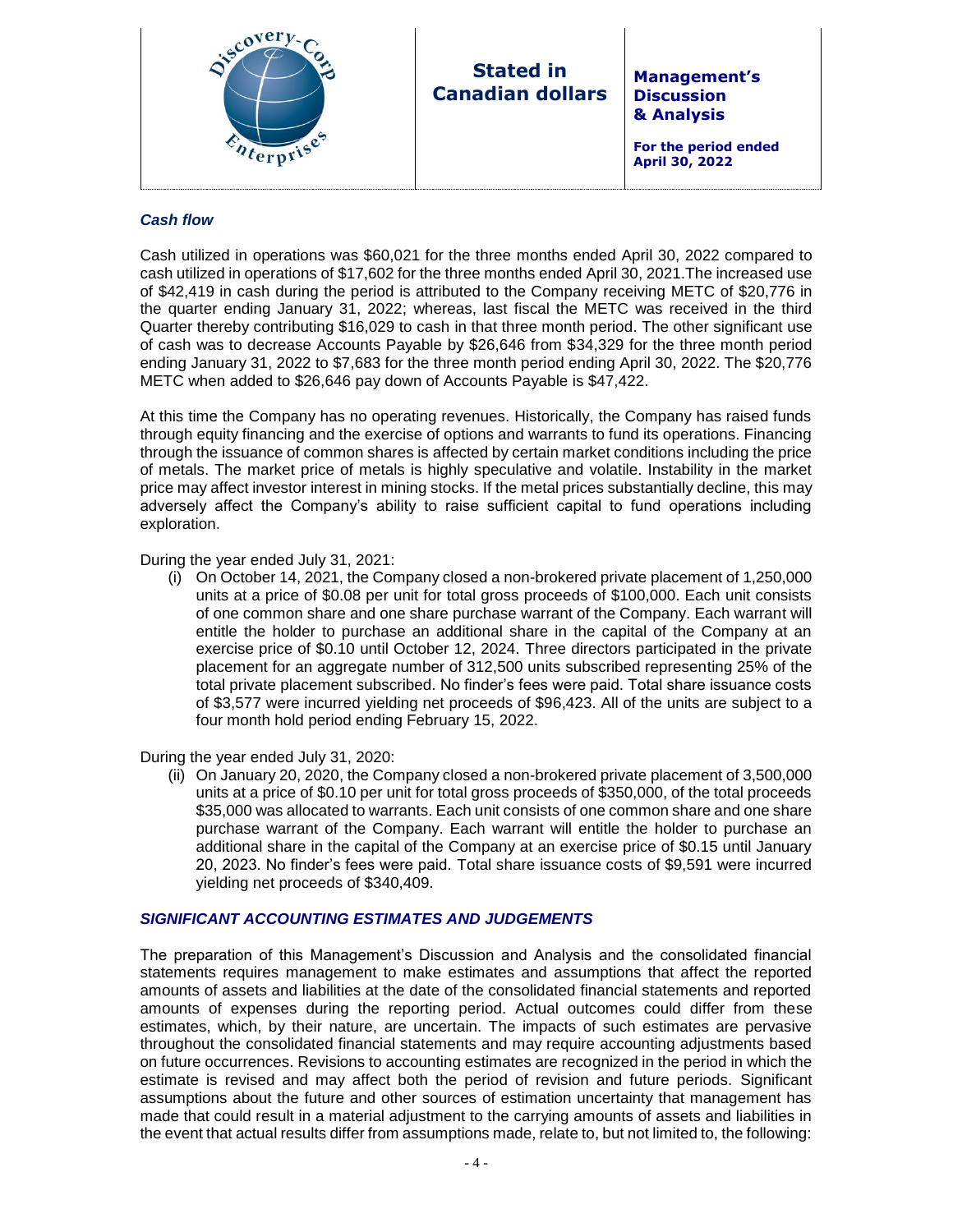

# **Stated in Canadian dollars**

**Management's Discussion & Analysis**

**For the period ended April 30, 2022**

## *Critical Accounting Estimates*

Critical accounting estimates are estimates and assumptions made by management that may result in a material adjustment to the carrying amount of assets and liabilities within the next financial year and include, but are not limited to, the following:

#### Recovery of deferred tax assets

The Company estimates the expected manner and timing of the realization or settlement of the carrying value of its assets and liabilities and applies the tax rates that are enacted or substantively enacted on the estimated dates of realization or settlement. In assessing the probability of realizing income tax assets, management makes estimates related to expectations of future taxable income, applicable tax opportunities, expected timing of reversals of existing temporary differences and the likelihood that tax positions taken will be sustained upon examination by applicable tax authorities.

## *Critical Accounting Judgments*

Information about critical judgments in applying accounting policies that have the most significant effect on the amounts recognized in the consolidated financial statements include, but are not limited to, the following:

#### Exploration and evaluation assets

Management is required to make judgments on the status of each mineral property and the future plans with respect to finding commercial reserves. Resource exploration and development is highly speculative and involves inherent risks. While the rewards if an ore body is discovered can be substantial, few properties that are explored are ultimately developed into producing mines. Where the asset does not generate cash flows that are independent from other assets, the Company estimates the recoverable amount of the cash-generating unit to which the asset belongs. Estimates and assumptions made in the realization of the Company's investment in mineral property interests may change if new information becomes available. New information may become available during the use of these assets that causes the Company to adjust its estimates.

Cash-generating units ("CGUs") are evaluated at each reporting date to determine whether there are any indications of impairment. The Company considers both internal and external sources of information when making the assessment of whether there are indications of impairment for the Company's mineral properties. In respect of costs incurred for its mineral properties, management has determined that exploratory drilling, evaluation, and related costs incurred, which have been capitalized, continue to be appropriately recorded on the consolidated statements of financial position at its carrying value as management has determined there are no indicators of impairment for its mineral properties as at April 30, 2022, July 31, 2021 and July 31, 2020.

#### Going concern

The assessment of whether the going concern assumption is appropriate requires management to take into account all available information about the future, which is at least, but not limited to, 12 months from the end of the reporting period. Management assesses the amount of cash on hand at each reporting date to determine whether the Company pursues any exploration programs or adjusts management salaries and other expenses in the following year. Management ensures that the Company has enough cash to cover the operating expenses. Based on the analysis, the Company will be able to continue as a going concern for the next 12 months.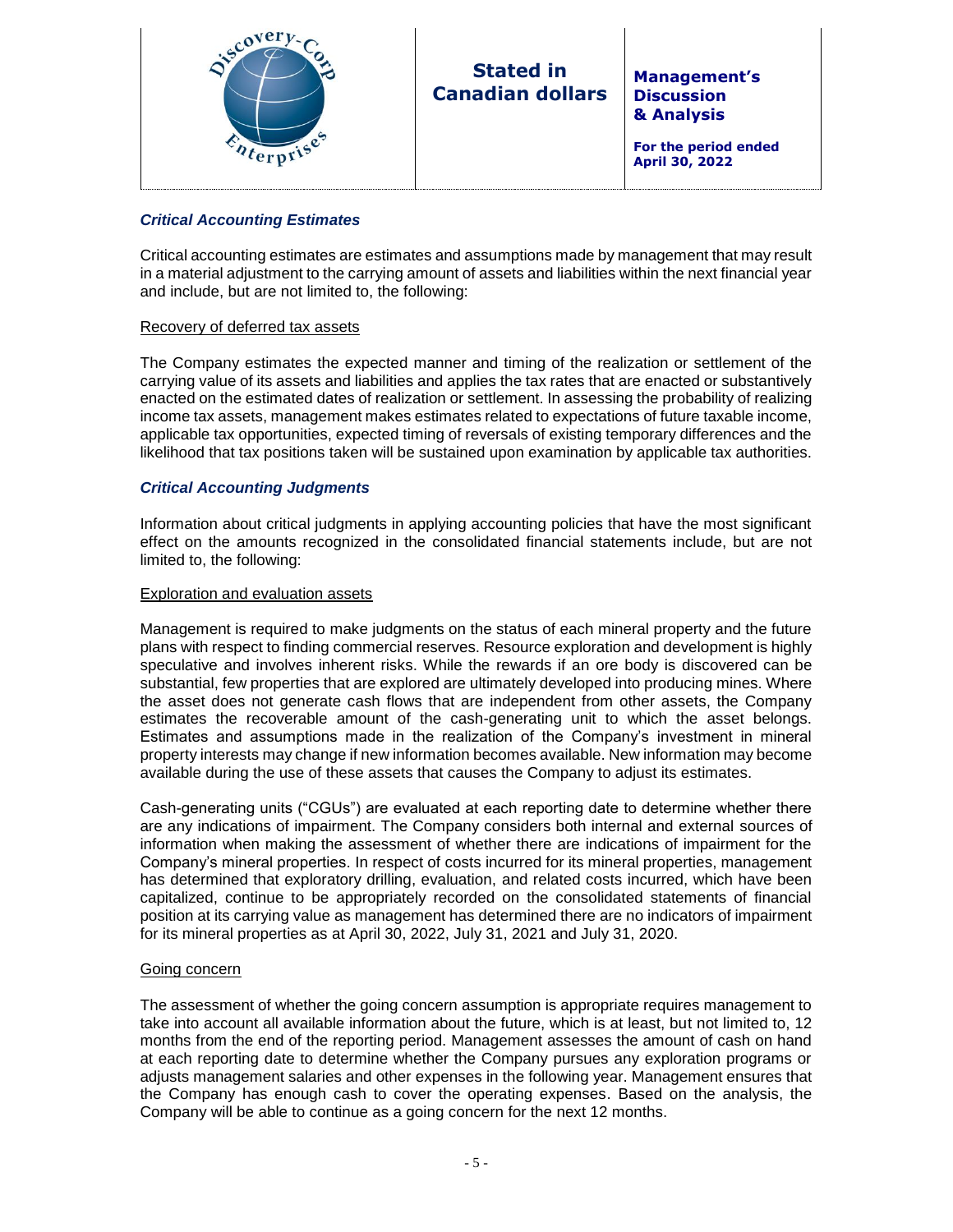

# **Stated in Canadian dollars**

**Management's Discussion & Analysis**

**For the period ended April 30, 2022**

# *Critical Accounting Judgments (continued)*

#### Mining exploration tax credits

The Company is entitled to refundable tax credits on qualified resource expenditures incurred in Canada. Management's judgment is applied in determining whether the resource expenditures are eligible for claiming such credits. The amount received for Fiscal year ended 2021 was \$20,776.

#### *RISK MANAGEMENT*

(a) Credit Risk

Credit risk is the risk of financial loss to the Company if a customer or counter party to a financial instrument fails to meet its contractual obligations. The Company is exposed to credit risk with respect to its cash and reclamation bonds. The Company limits exposure to credit risk by maintaining its cash and reclamation bonds with major financial institutions.

(b) Liquidity Risk

Liquidity risk is the risk that the Company will encounter difficulty in satisfying financial obligations as they become due. The Company's approach to managing liquidity risk is to provide reasonable assurance that it will have sufficient funds to meet liabilities when due. The Company manages its liquidity risk by forecasting cash flows required for operations and anticipated investing and financing activities.

At April 30, 2022, the Company had cash of \$58,283 (2021 - \$94,952) available to apply against short-term business requirements and current liabilities of \$7,683 (2021 - \$6,733). All of the Company's financial liabilities have contractual maturities of less than 30 days and are subject to normal trade terms.

(c) Market Risk

Market risk is the risk that the fair value or future cash flows from the Company's financial instruments will fluctuate due to changes in market prices. Market risk comprises three types of risk: interest rate risk, foreign currency risk and other price risk. The objective of market risk management is to manage and control risk exposure within acceptable parameters, while optimizing the return. The Company is not exposed to significant market risk. The Company's exposure to and management of credit risk, liquidity risk and market risk related to financial instruments above have not changed materially since July 31, 2021.

#### *Risks Inherent in the Exploration and Development Business*

The reader is cautioned that the following description of risks and uncertainties is not all-inclusive as it pertains only to conditions currently known to management. There can be no guarantee, or assurance, that other factors will or will not adversely affect the Company. Exploration and development involve a high degree of risk and few properties are ultimately developed into producing mines. There is no assurance that the Company's future exploration and development activities will result in any discoveries of commercial bodies of ore. Whether an ore body will be commercially viable depends on a number of factors including the particular attributes of the deposit such as size, grade and proximity to infrastructure, as well as mineral prices and government regulations, including regulations relating to prices, taxes, royalties, land tenure, land use, importing and exporting of minerals, and environmental protection.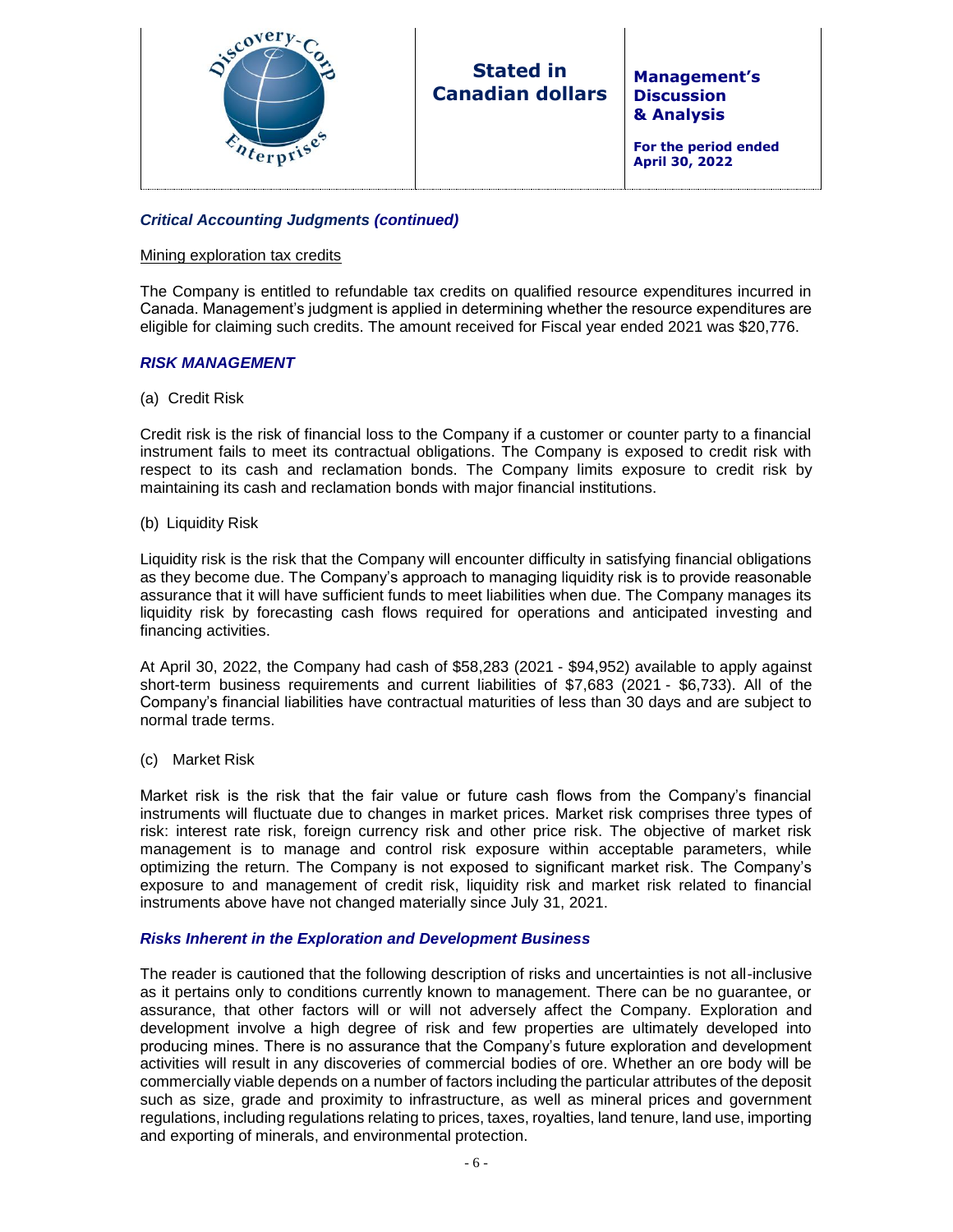| & Analysis<br>For the period ended<br>April 30, 2022 | iscov' | <b>Stated in</b><br><b>Canadian dollars</b> | <b>Management's</b><br><b>Discussion</b> |
|------------------------------------------------------|--------|---------------------------------------------|------------------------------------------|
|------------------------------------------------------|--------|---------------------------------------------|------------------------------------------|

# *Risks Inherent in the Exploration and Development Business (continued)*

The exact effect of these factors cannot be accurately predicted, but the combination of these factors may result in a mineral deposit being unprofitable. Availability of skilled people, equipment and infrastructure (including roads, posts, power supply) can constrain the timely development of a mineral deposit. Even after the commencement of mining operations such operations may be subject to risks and hazards, including environmental hazards, industrial accidents, unusual or unexpected geological formations, ground controls problems and flooding. The occurrence of any of the foregoing could result in damage to or destruction of mineral properties and production facilities, personal injuries, environmental damage, delays or interruption of production, increases in production costs, monetary losses, legal liability and adverse governmental action. Insurance coverage against certain risks, including certain liabilities for environmental pollution, may not be available to the Company or to other companies within the industry. In addition, insurance coverage may not continue to be available at economically feasible premiums, or at all. Any such event could have a material adverse effect on the Company.

#### *Covid 19*

Since March 11, 2020, the outbreak of the novel strain of coronavirus, specifically identified as "COVID-19", has resulted in governments worldwide enacting emergency measures to combat the spread of the virus. These measures, which include the implementation of travel bans, self-imposed and mandatory quarantine periods and physical distancing, have caused material disruption to business globally resulting in an economic slowdown. Global equity markets have experienced significant volatility and weakness. The duration and impact of the COVID-19 outbreak is unknown at this time, as is the efficacy of the government and central bank interventions. It is not possible to reliably estimate the length and severity of these developments and the impact on the financial results and condition of the Company in future periods. Health and Safety of our team, First Nations, our local communities, and contractors as everyone's well-being is our top priority.

#### *Inflation*

The impact of inflation is causing significant volatility and weakness in global equity markets and it is not possible to reliably estimate the length and severity of these developments and the impact on the financial results and condition of the Company in future periods.

#### *Environmental*

The Company is subject to the laws and regulations relating to environmental matters in all jurisdictions in which it operates, including provisions relating to property reclamation, discharge of hazardous material and other matters. The Company may also be held liable should environmental problems be discovered that were caused by former owners and operators of its properties and properties in which it has previously had an interest. The Company conducts its mineral exploration activities in compliance with applicable environmental protection legislation. The Company is not aware of any existing environmental problems related to any of its current or former properties that may result in material liability to the Company. Environmental legislation is becoming increasingly stringent and costs and expenses of regulatory compliance are increasing. The impact of new and future environmental legislation on the Company's operations may cause additional expenses and restrictions. If the restrictions adversely affect the scope of exploration and development on the resource properties, the potential for production on the property may be diminished or negated.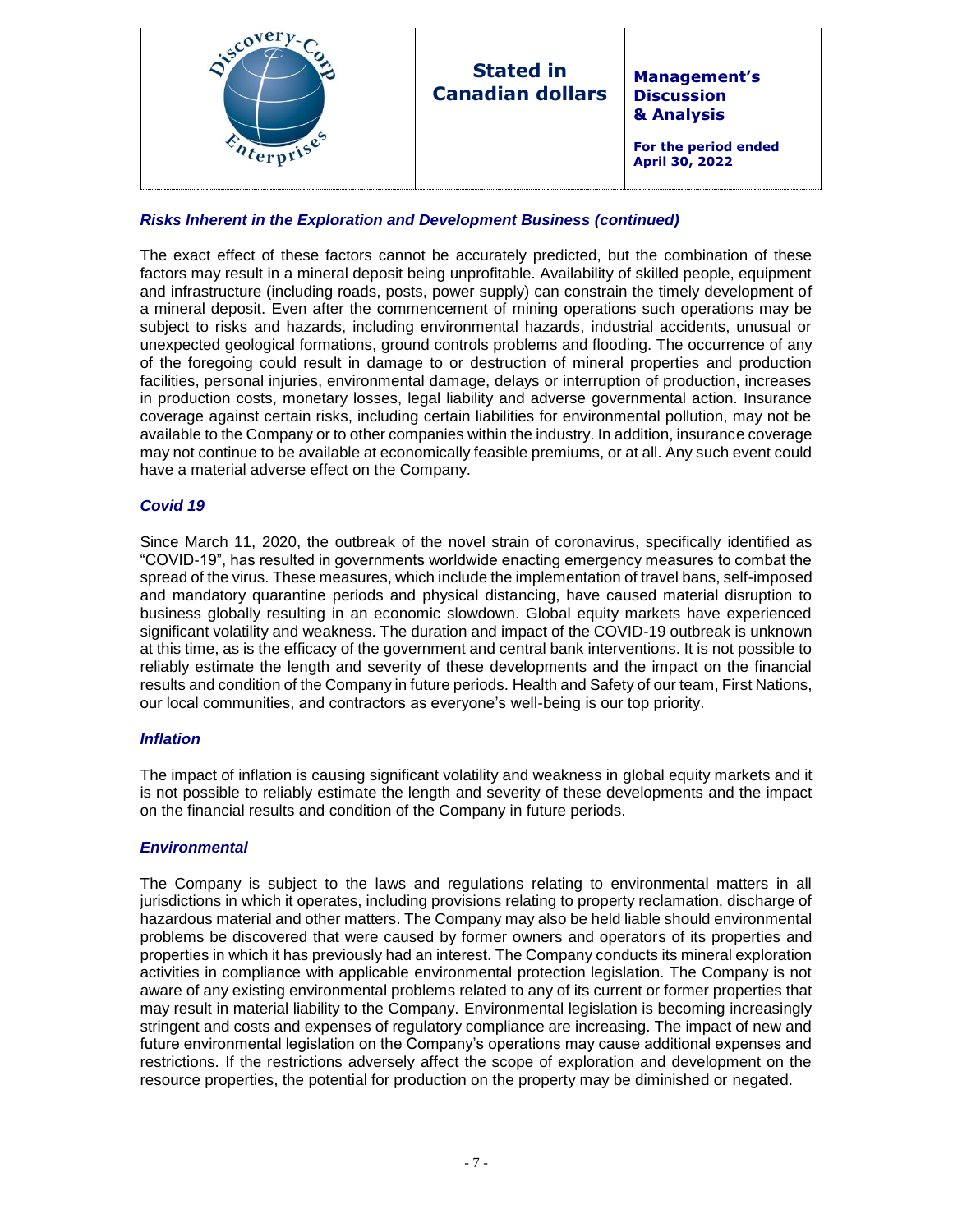

# *Risks Inherent in the Exploration and Development Business (continued)*

## *Title*

Title to resource properties involves certain inherent risks due to the difficulties of determining the validity of certain claims as well as the potential for problems arising from the frequently ambiguous conveyancing history characteristic of many mineral properties. The Company has investigated title to all of its resource properties and, to the best of its knowledge, title to all its properties are in good standing. However, such properties may be subject to prior agreements or transfer and title may be affected by undetected defects.

## *Realization*

The investment in resource properties comprises a significant portion of the Company's assets. Realization of the Company's investment in these assets is dependent upon the confirmation of legal ownership, the attainment of successful production from the properties or from the proceeds of their disposal.

## *Competition for Mining Properties*

The mining industry in which the Company is engaged is in general, highly competitive. Competitors include well-capitalized mining companies, independent mining companies and other companies having financial and other resources far greater than those of the Company. The Company competes with other mining companies in connection with the acquisition of mineral properties. In general, properties with a higher grade of recoverable mineral with economically viable deposits afford the owners a competitive advantage in that the cost of production of the final mineral product is lower. Thus, a degree of competition exists between those engaged in the mining industry to acquire the most valuable properties. As a result, the Company may eventually be unable to acquire attractive mining properties.

#### *Seasonality*

Currently the Company's exploration has been focused on the Galaxy Property in British Columbia. The property lies within an area that is semi-arid, with hot summers, little rainfall and with temperatures typically exceeding 30º C during summer months. Winters are relatively mild with little snowfall and with average temperatures just below freezing. Short "cold-snaps" where temperatures drop to -20º C are common. Although winter may last from November to April, exploration is possible year-round. In the summer months access to the property may be limited if there are access restrictions imposed to monitor the risks of forest fires or heat domes as in the summer of 2021 when the high reached 45° C.

#### *Financing and Market price*

Historically, the Company has raised funds through equity financing and the exercise of options and warrants to fund its operations. Financing through the issuance of common shares is affected by certain market conditions including the price of metals. The market price of metals is highly speculative and volatile. Instability in the market price may affect investor interest in mining stocks. If the metal prices substantially decline, this may adversely affect the Company's ability to raise sufficient capital to fund operations including exploration. The current uncertain global market conditions have significantly reduced the Company's ability to finance operations.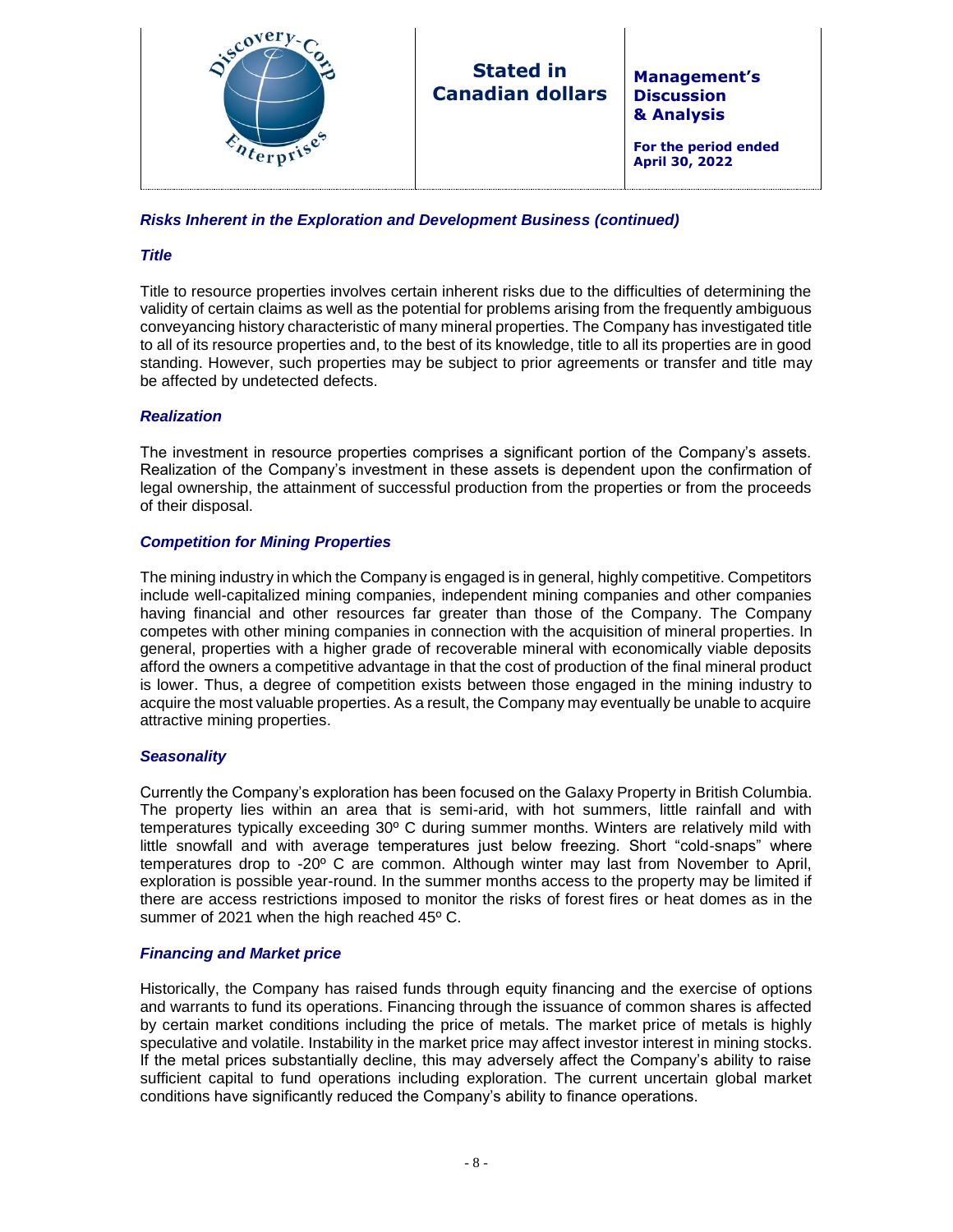

**For the period ended April 30, 2022**

# *OUTSTANDING SHARE DATA*

The Company is authorized to issue an unlimited number of common shares without par value. The Company had 13,467,096 common shares issued and outstanding as at April 30, 2022 and at time of MD&A outstanding shares remained at 13,467,096 and the Company has no outstanding stock options and the warrants outstanding at April 30, 2022 are as follows:

The warrants outstanding at October 31, 2021 are as follows:

| Number of Warrants | <b>Exercise Price</b> | Expiry Date      |
|--------------------|-----------------------|------------------|
| 3,500,000          | \$0.15                | January 20, 2023 |
| 1.250.000          | \$0.10                | October 12, 2024 |
| 4.750.000          |                       |                  |

The weighted average remaining contractual life of warrants outstanding at April 30, 2022 is 1.2 years. (2021 – 1.3 years).

# *SEGMENT DISCLOSURE*

The Company operates in one business segment which is the acquisition and exploration of mineral property interests and its non-current assets are held in Canada.

# *RELATED PARTY TRANSACTIONS*

The condensed consolidated interim financial statements include transactions with directors and/or officers of the Company and/or corporations related to or controlled by them. The remuneration of directors and other key management personnel was as follows:

|                                               | April 30, 2022 | April 30, 2021 |  |
|-----------------------------------------------|----------------|----------------|--|
| Short-term employee benefits (Note 11 and 12) | 85.105         | 85.900         |  |
|                                               |                |                |  |

Key management personnel were not paid any post-employment benefits, termination benefits or other long-term benefits during the respective periods.

#### *MARKETABLE SECURITIES*

On March 4, 2014, the Company entered into a share exchange agreement with Global Resources Investment Trust ("GRIT"), an arm's length party, listed on the London Stock Exchange. The Company received 280,449 ordinary shares of GRIT at a deemed value of £1 per GRIT share for a total value of £280,449 (\$510,000). The fair value of the GRIT shares is based on the quoted market price on the London Stock Exchange. In 2019 the shares were temporally halted and when trading resumed the GRIT shares were sold for \$6,844 during the year ended July 31, 2020. Funds realized from the sale of the GRIT shares were used by the Company for working capital. Accumulated other comprehensive loss of \$503,156 related to GRIT shares was reclassed to deficit upon sale.